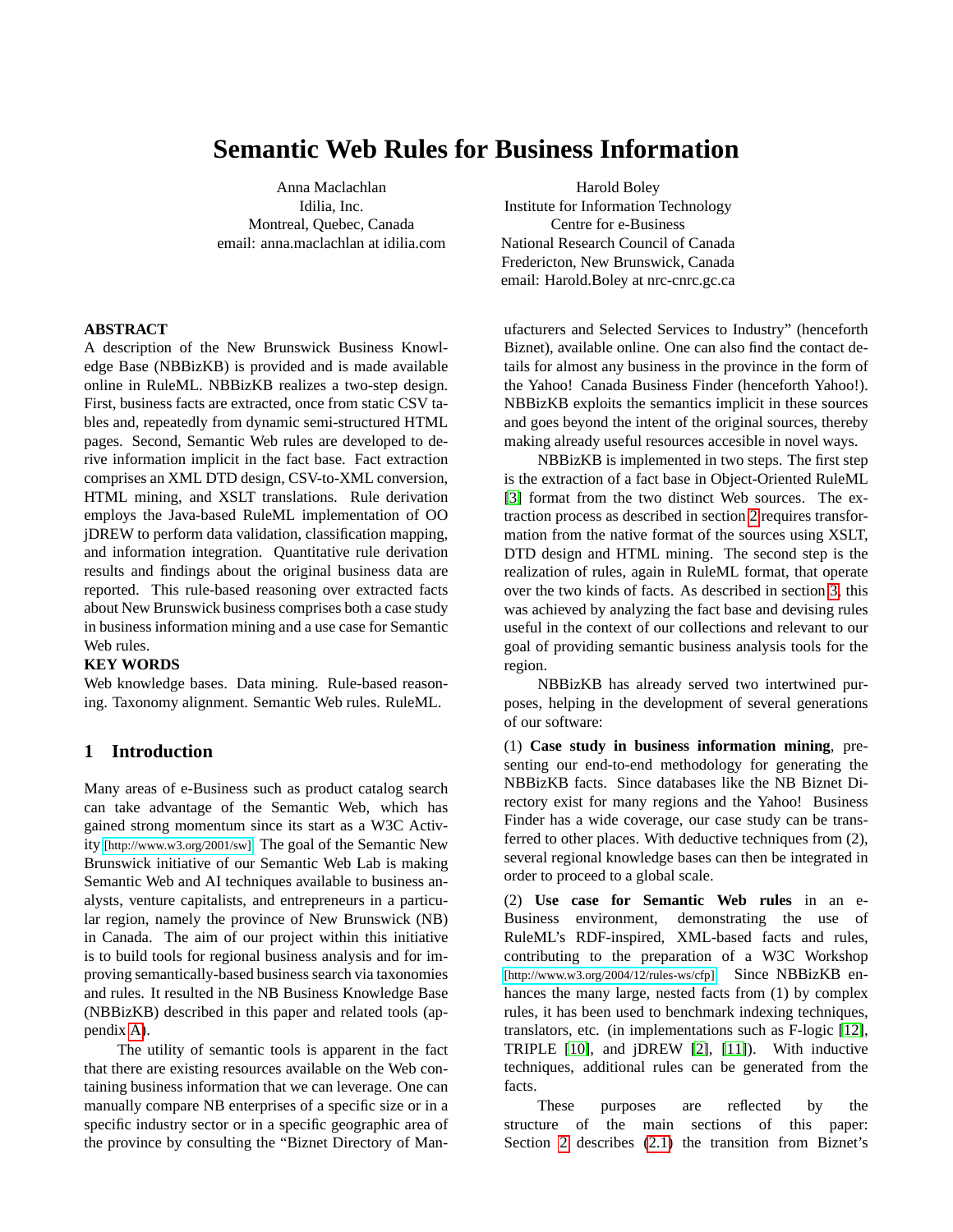static CSV tables to flat and nested XML forms, [\(2.2\)](#page-2-0) the mining of Yahoo!'s dynamic HTML content into a different XML form, [\(2.3\)](#page-3-1) the classification systems of Biznet and Yahoo!, and [\(2.4\)](#page-3-2) the transformation of their specialized XML forms into generic RuleML database facts. Section [3](#page-3-0) specifies [\(3.1\)](#page-3-3) rules for validating these data, [\(3.2\)](#page-4-0) rules that map between the Biznet/Yahoo! classification systems, and [\(3.3\)](#page-5-0) rules for integrating the Biznet and Yahoo! facts under a common view.

This work builds on related work at IIT e-Business, including the NBBizMapper prototype [\[http://www.humanweb.ca/metaxtract/nbmap.html\]](http://www.humanweb.ca/metaxtract/nbmap.html), which is a visualization of enterprise-sector distribution in New Brunswick, and the music-recommendation case study RACOFI [\[1\]](#page-7-6), which led to inDiscover [\[http://indiscover.net\]](http://indiscover.net). There are related use cases for OWL [\[6\]](#page-7-7) and SWRL [\[5\]](#page-7-8).

The paper explains our principles employing only slightly idealized examples using substantial sets of realworld data. NBBizKB has thus provided a stress test of RuleML implementations and at the same time allows us to exemplify some as yet undescribed RuleML rule types. The resources used in this study are enumerated in appendix [A](#page-7-0) and are available online for follow-up work.

# <span id="page-1-0"></span>**2 RuleML Facts from Static and Dynamic Web Sources**

First, we will describe the extraction of RuleML facts from two Web sources, **Biznet** and **Yahoo!**, that contain structured data on NB enterprises. These sources differ significantly and some of the differences can be briefly outlined as follows. Biznet has a simple table format while the Yahoo! data is from dynamically generated HTML. Biznet is considered static for our purposes and the Yahoo! collection is a dynamic source. Biznet contains more extensive data on few enterprises while Yahoo! provides limited data on more enterprises.

#### <span id="page-1-1"></span>**2.1 Enriching CSV Tables for an XML DTD**

The Biznet collection was taken to be the primary Web data source for our project. The original Biznet data is available at [\[http://biznet.gnb.ca/ManuDirectory\]](http://biznet.gnb.ca/ManuDirectory) and was compiled by the government of the province of New Brunswick in 2002. This Directory of Manufacturers and Selected Services to Industry is not expected to be updated on a frequent basis since it is labor intensive to do so. As such, it is the static Web source of our project. It consists of a comma separated value (CSV) table of 2108 NB enterprises, with a special emphasis on manufacturing companies. For each enterprise, 28 cells are supplied falling under these column headings from the first row of the table (note that these make up a single CSV line):

ENT\_NUM, OPER\_NAME, YEAR\_ESTA, LANG\_SPOK, LANG\_WRIT, EXPORTER, PHONE, FAX, E-MAIL,

WEB\_SITE, EMPL\_YEAR, CURRENT\_EMPLOYMENT\_MAX, NAICS\_SEQUENCE, CNTCT\_TITL, CNTCT\_FIRS, CNTCT\_LAST, CNTCT\_WORK\_ENG, CNTCT\_WORK\_FR, MAIL\_ENG, MAIL\_FRN, MAIL\_PLACE, MAIL\_PROV, MAIL\_POST, PLNT\_ENG, PLNT\_FRN, PLNT\_PLACE, PLNT\_CNTY, CURRENT\_EMPLOYMENT\_MIN

Here is an example of one row of 28 cells for a typical enterprise with a null value for the E-MAIL cell (again forming a single CSV line):

```
91,Nackawic Mechanical Ltd.,1973,ENGL,
ENGL,Y,575-2218,575-2766,,
http://www.sdi-aviation.com,
2002,50,333920,Mr.,David,Young,President,
Président, 55 Pinder Rd., "55, ch. Pinder",
Nackawic, NB,E6G 1W4, 56 Pinder Rd.,
"56, ch. Pinder", Nackawic, York, 30
```
The contents of the CSV table were imported (using the XML tool XMLSpy) into an XML format with XML tags corresponding to each table heading (e.g. <ENT NUM>).

This flat Biznet XML collection was transformed via XSLT into a semantically-motivated, nested XML format whose document type definition (DTD) was designed with knowledge representation considerations in mind (see appendix [A](#page-7-0) for links to the DTD and the XSLT used). Under this enrichment, tag names were rendered more comprehensible (e.g. YEAR ESTA was replaced with <ESTABLISHED>) and related items were grouped together under a common tag (e.g. PLNT CNTY was replaced with <COUNTY> under <PLANT ADDRESS> under <CONTACT>). Structuring the XML in this manner allowed us to analyze the data more effectively. For example, it suggested potential inconsistencies in the data which motivate the validation rules of section [3.1.](#page-3-3) Having worked with the data in this form, more efficient structuring of the XML for the purpose of applying rules suggests itself, as we will point out in section [4.](#page-6-0) The following illustrates the complete XML encoding for the above Biznet enterprise from the Biznet collection according to the enriched DTD.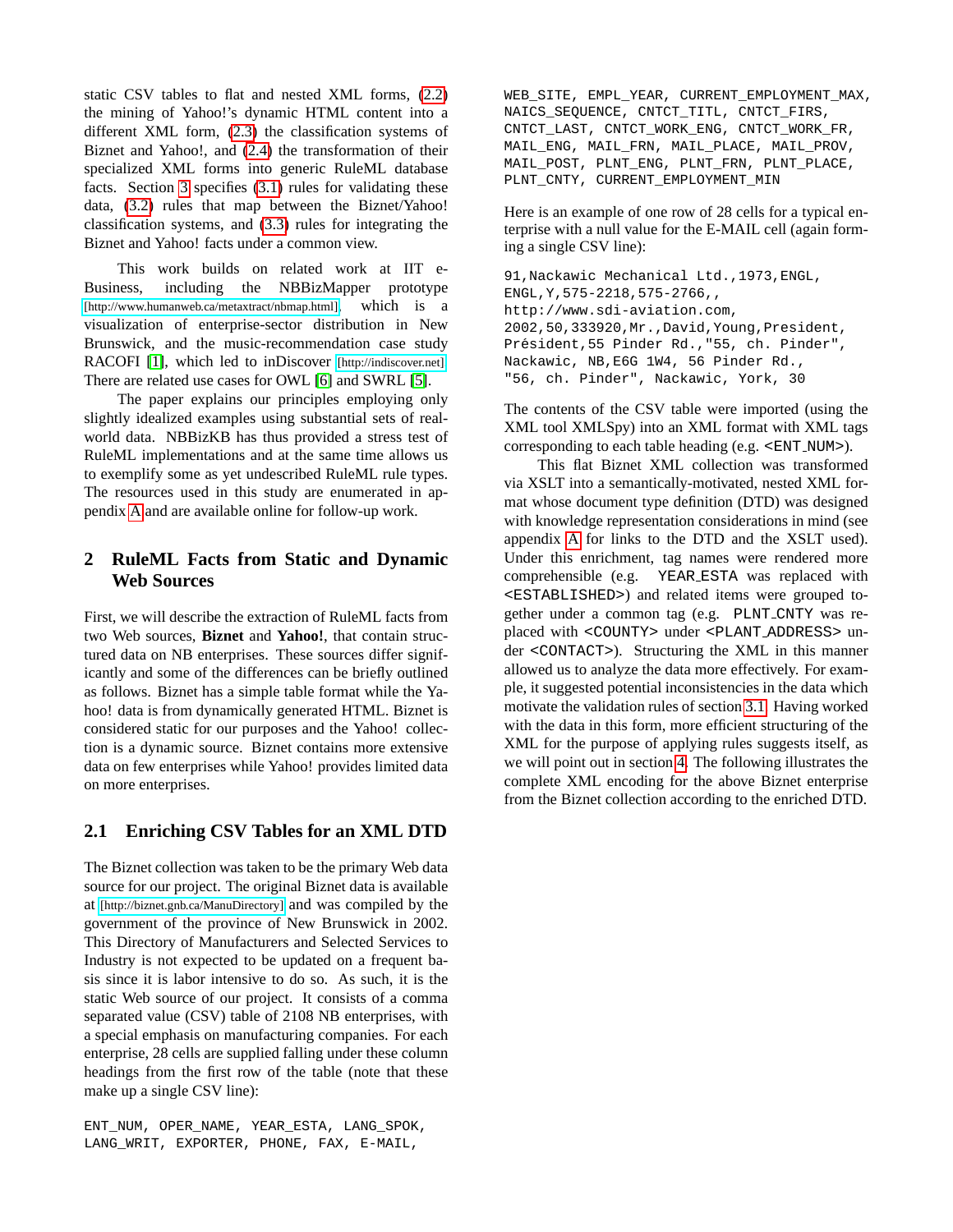```
<BIZNET_ENT>
    <NUMBER>91</NUMBER>
    <NAME>Nackawic Mechanical Ltd.</NAME>
    <ESTABLISHED>1973</ESTABLISHED>
    <EXPORT>Y</EXPORT>
    <NAICS_INDUSTRY_SECTOR>
        333920
    </NAICS_INDUSTRY_SECTOR>
    <CONTACT>
        <PHONE>575-2218</PHONE>
        <FAX>575-2766</FAX>
        <WEB_SITE>
            http://www.sdi-aviation.com
        </WEB_SITE>
        <CONTACT_PERSON>
            <PERSON_TITLE>Mr.</PERSON_TITLE>
            <FIRSTNAME>David</FIRSTNAME>
            <LASTNAME>Young</LASTNAME>
            <POSITION_ENG>
                President
            </POSITION_ENG>
            <POSITION_FR>
                Président
            </POSITION_FR>
        </CONTACT_PERSON>
        <MAILING_ADDRESS>
            <ADDRESS_LINE1_ENG>
                55 Pinder Rd.
            </ADDRESS_LINE1_ENG>
            <ADDRESS_LINE1_FR>
                55, ch. Pinder
            </ADDRESS_LINE1_FR>
            <CITY>Nackawic</CITY>
            <PROVINCE>NB</PROVINCE>
            <POSTAL_CODE>
                E6G 1W4
            </POSTAL_CODE>
        </MAILING_ADDRESS>
        <PLANT_ADDRESS>
            <ADDRESS_LINE1_ENG>
                56 Pinder Rd.
            </ADDRESS_LINE1_ENG>
            <ADDRESS_LINE1_FR>
                56, ch. Pinder
            </ADDRESS_LINE1_FR>
            <CITY>Nackawic</CITY>
            <COUNTY>York</COUNTY>
        </PLANT_ADDRESS>
    \,<\,/\, {\rm CONTACT} \!><LANGUAGE_SPOK>ENGL</LANGUAGE_SPOK>
    <LANGUAGE_WRIT>ENGL</LANGUAGE_WRIT>
    <CURRENT_EMPLOYMENT>
        <MAX>50</MAX>
        <MIN>30</MIN>
    </CURRENT_EMPLOYMENT>
</BIZNET_ENT>
```
# <span id="page-2-0"></span>**2.2 Harvesting Dynamically Generated HTML for Business Data**

We also consulted the Yahoo! Canada Business Finder, available at [\[http://ca.yp.yahoo.com\]](http://ca.yp.yahoo.com), as the secondary, dynamic Web source for our project. This source, unrelated to the static Biznet source, provides a comprehensive listing of contact and category information for a wide range of businesses. It covers all of Canada but crucially allows search to be limited by province. In order to extract the information contained in this source, we implemented a method to mine specific HTML content in Perl ([\[4\]](#page-7-9), [\[9\]](#page-7-10)). The Yahoo! data is accessible only through dynamically generated HTML pages minimally requiring selection of a province and a business category by the user. The miner automatically selects the province of New Brunswick and iterates through the Yahoo! business categories to obtain all the relevant data for NB enterprises. The mining process (performed on December 2, 2003) detected 10,756 enterprise entries, some of which are near duplicates. Typical extractable data from the Yahoo! site for the NB enterprise also used in section [2.1](#page-1-1) is illustrated here in its rendered version:

#### **Nackawic Mechanical Ltd**

56 Pinder Road, Nackawic, NB E6G1W3 Map (506) 575-2218 (506) 575-2766 (fax)

and in its slightly simplified HTML source version to illustrate the lack of structure:

<b>Nackawic Mechanical Ltd</b><br>56 Pinder Road, Nackawic, NB E6G1W3 <a href=http://...>Map</a><br> (506) 575-2218 <br> (506) 575-2766 (fax)

The Yahoo! category under which each enterprise fell was also saved out during the HTML mining. For example, the category for the above enterprise was "Mechanical Contractors". Some enterprise listings also contained a URL but most, like the one illustrated, did not. The data extracted from each listing was structured in XML as illustrated below. An empty <WEB SITE/> tag appears when an enterprise URL was not provided.

```
<YAHOO_ENT>
```
<OPER\_NAME>Nackawic Mechanical Ltd </OPER\_NAME> <PHONE>(506) 575-2218</PHONE> <FAX>(506) 575-2766</FAX> <MAIL\_ENG>56 Pinder Road</MAIL\_ENG> <MAIL\_PLACE>Nackawic</MAIL\_PLACE> <MAIL\_PROV>NB</MAIL\_PROV> <MAIL\_POST>E6G 1W3</MAIL\_POST> <CATEGORY>Mechanical Contractors </CATEGORY> <WEB\_SITE/> </YAHOO\_ENT>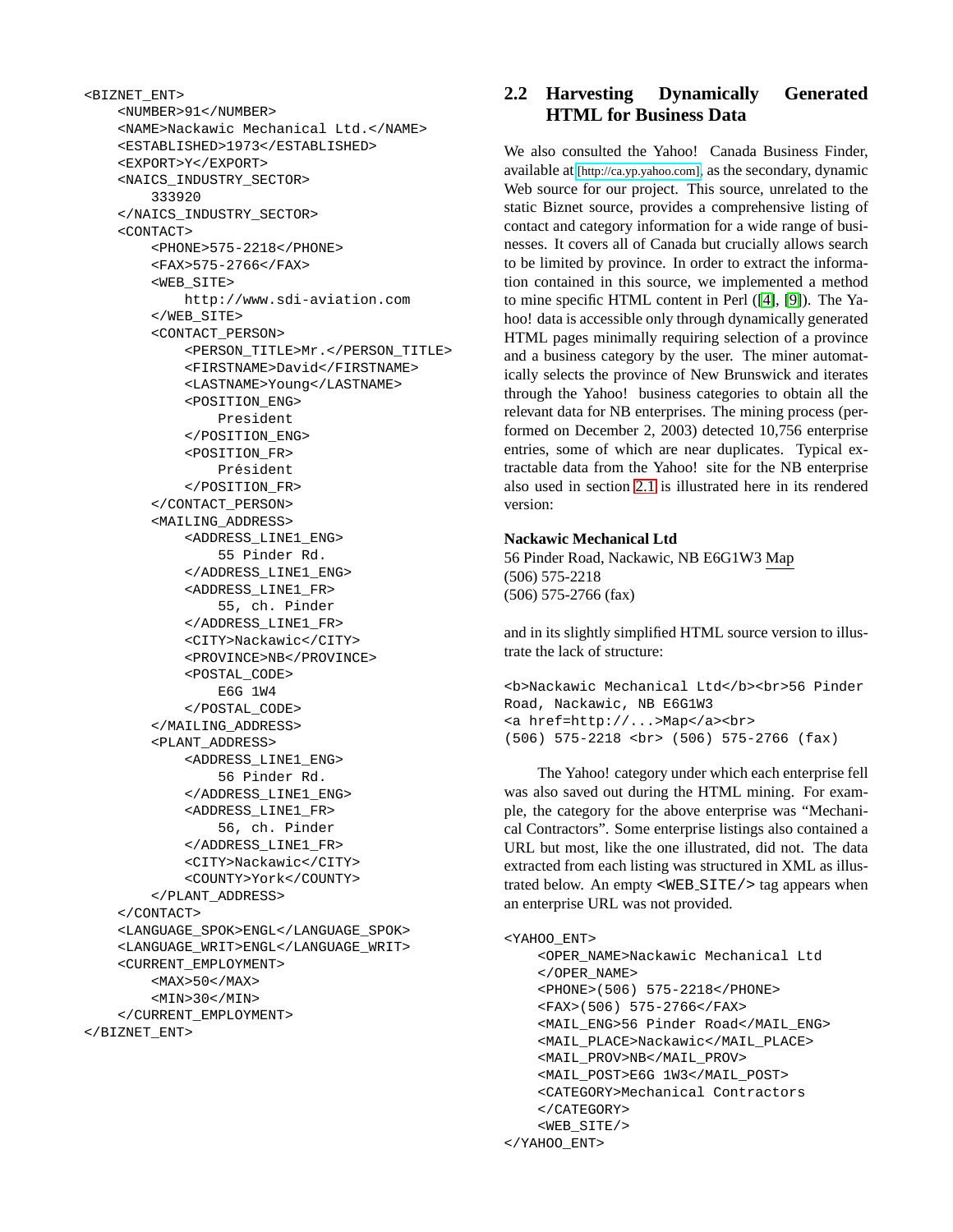The data was mined several times over the course of our project and proved to change significantly over time. This dynamic source can be used to track changes in business data and hence can also be used to maintain the original data collection. Thus, Yahoo! serves as a secondary dynamic Web data source in support of the primary static source described in section [2.1.](#page-1-1) This maintenance task is one motivation for the integration rules of section [3.3.](#page-5-0)

#### <span id="page-3-1"></span>**2.3 Two Business Taxonomies**

Both of the collections classify their enterprises according to a hierarchy of enterprise types which we can consider to be a taxonomy. In the case of Biznet, the North American Industry Classification System (NAICS) is used to specify what sector each enterprise belongs to. In our BIZNET ENT example, the numeric NAICS code 333920 refers to the sector "Material Handling Equipment Manufacturing". Yahoo! categories, in contrast, are mainly used for navigation purposes, and are similar to yellow pages headings. The Yahoo! category in the YAHOO ENT presented in section [2.2](#page-2-0) is "Mechanical Contractors", for example. The enterprise facts in our extracted fact bases contain the classifications encoded in the slots NAICS INDUSTRY SECTOR and CATEGORY, but all taxonomic subsumption relationships are left implicit. We can nevertheless investigate the correspondence between the two business taxonomies in our two fact bases. This motivates our mapping rules in section [3.2.](#page-4-0)

### <span id="page-3-2"></span>**2.4 Making the XML Formats into Generic RuleML via XSLT**

Once we had special-purpose <BIZNET ENT> and <YAHOO ENT> XML elements, our task was to convert these into generic RuleML facts, which can be directly accessed by the RuleML rules of section [3.](#page-3-0) This conversion was accomplished using XSLT. A fragment of the chosen RuleML encoding of the <YAHOO ENT> example in section [2.2](#page-2-0) is given here, showing the structure of an Object-Oriented RuleML (OO RuleML) fact.

```
<Atom><Rel>YAHOO_ENT</Rel>
  <slot>
    <Ind>OPER_NAME</Ind>
    <Ind>Nackawic Mechanical Ltd</Ind>
  </slot>
  <slot>
    <Ind>PHONE</Ind>
    <Ind>(506) 575-2218</Ind>
  \langleslot> ...
  <slot>
    <Ind>CATEGORY</Ind>
    <Ind>Mechanical Contractors</Ind>
  </slot>
  <slot><Ind>WEB_SITE</Ind><Ind/></slot>
</Atom>
```
The <Atom> uses the YAHOO ENT relation and several generic <slot> roles. These slots contain two child elements. The first is the former XML tag name surrounded by <Ind> tags. The second is the former XML tag content also marked up by  $\langle \text{Ind} \rangle$  tags. When the content is missing, no null-value placeholder is needed since the entire slot can be omitted. However, if a slot name such as WEB\_SITE should be remembered, the empty individual  $\langle \text{Ind}\rangle$  can be used as a null value for possible later filling.

In the rest of this paper we will use the more compact POSL (POsitional-SLotted) notation [\[http://www.ruleml.org/submission/ruleml-shortation.html\]](http://www.ruleml.org/submission/ruleml-shortation.html) for OO RuleML as the presentation syntax. In POSL, the above fact looks much like an F-logic [\[12\]](#page-7-2) assertion, with a null value for the WEB\_SITE slot.

```
YAHOO ENT (
   OPER_NAME->"Nackawic Mechanical Ltd";
    PHONE->"(506) 575-2218";
    ...
    CATEGORY->"Mechanical Contractors";
   WEB_SITE->).
```
Note that in this object-centered modeling of  $n$ -ary relations, the semicolon infix indicates an unordered set of  $n$ slots, each consisting of an arrow-infixed 'slot->filler' pair. This modeling is preferable to a purely positional representation in Prolog, POSL, or RuleML, because the roles of the  $n$  argument positions need not be memorized and new slots can be flexibly added.

#### <span id="page-3-0"></span>**3 RuleML Rules Operating on the Fact Base**

The NBBizKB rules described here are based on the business data formalized in section [2.](#page-1-0) We have implemented derivation rules to perform data validation, business classification mapping, and information integration. We also present a rule for duplicate removal that we did not implement and explain why. Rules are developed in POSL, a human-oriented syntax endowed with transformers to and from the machine-oriented XML syntax of RuleML. In each case we present our rules in this format with an informal rule description in English, which can be read as comments, preceding the POSL formalization. Section [2.4](#page-3-2) provides an example of the actual RuleML syntax. Building on jDREW [\[11\]](#page-7-5), rule inference employs the Java-based RuleML implementation of OO jDREW [\[http://www.jdrew.org/oojdrew\]](http://www.jdrew.org/oojdrew), in a combination of bottom-up (BU) and top-down (TD) derivations. The following subsections present a selection of NBBizKB rules from each of the types and their derivation results.

#### <span id="page-3-3"></span>**3.1 Validation Rules**

Validation rules in NBBizKB are conceived as derivation rules that can prove the distinguished relation Alert. They can thus be viewed as simulating reaction rules that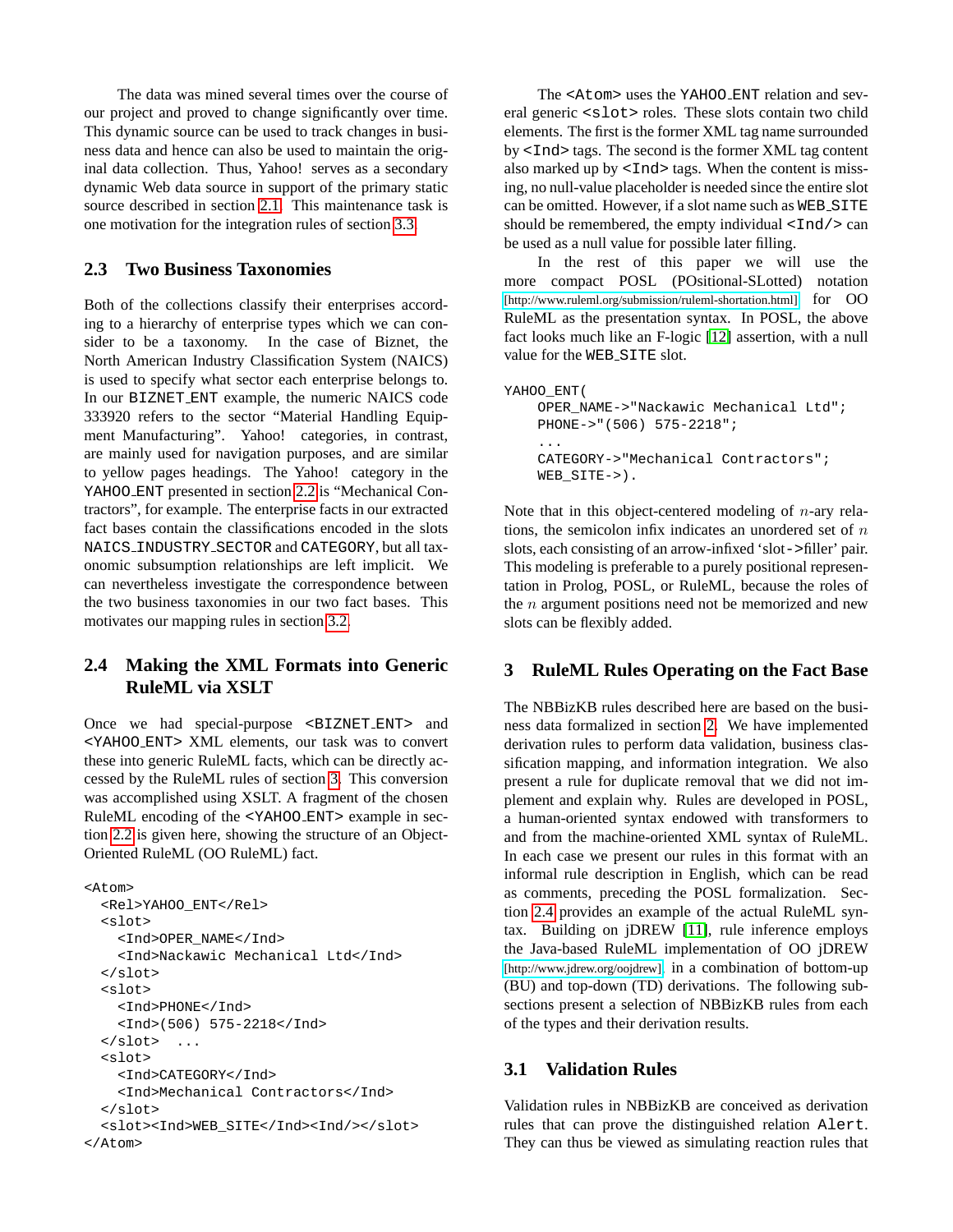alert KB managers about possible KB problems such as inconsistencies or implausible argument combinations (positional or slotted). Moreover, alerts can point us to any slots and values involved in suspicious facts, and include any key-like fact-identifying arguments.

The following rules are examples validating slot combinations of the BIZNET ENT facts.

1. *Issue an* Alert *if a* BIZNET ENT *with some* NUMBER *N has a* LANGUAGE SPOK *of ENGL but a* LANGUAGE WRIT *value of FREN.*

```
Alert(NUMBER->?N;
      LANGUAGE_SPOK->ENGL;
      LANGUAGE_WRIT->FREN) :-
  BIZNET_ENT(NUMBER->?N;
             LANGUAGE_SPOK->ENGL;
             LANGUAGE_WRIT->FREN ! ?).
```
2. *Issue an* Alert *if a* BIZNET ENT *with some* NUMBER *N has a* LANGUAGE SPOK *S not equal to* BILI *(bilingual) but a* LANGUAGE WRIT *value of* BILI*.* Alert(NUMBER->?N; LANGUAGE\_SPOK->?S; LANGUAGE\_WRIT->BILI) :- BIZNET\_ENT(NUMBER->?N; LANGUAGE\_SPOK->?S; LANGUAGE\_WRIT->BILI ! ?),

```
naf(eq(?S,BILI)).
```
3. *Issue an* Alert *if a* BIZNET ENT *with some* NUMBER *N has a* CURRENT EMPLOYMENT *with a* MAX *of EMax and a* MIN *of EMin but EMin is greater than EMax.* Alert(NUMBER->?N; CURRENT\_EMPLOYMENT->

```
[MAX->?EMax; MIN->?EMin]) :-
BIZNET_ENT(NUMBER->?N;
    CURRENT_EMPLOYMENT->
    [MAX->?EMax; MIN->?EMin] ! ?),
>(?EMin,?EMax).
```
Note that in POSL notation, each named variable is prefixed by a question mark, and an arbitrary-length rest slot is made explicit via a variable that can be anonymous (written as a question mark) following an exclamation mark. Prolog's 'neck' symbol ":-" here separates a slotted conclusion from comma-separated conjoined premises in backward rules. The first premise always accesses BIZNET ENT slots to be validated; the second premises in rules 2. and 3. call positional built-ins for disequality checking and arithmetic comparison.

Applied to the NBBizKB facts, rule 1 and a converse of it resulted in one alert each for the 2,108 enterprises, while rules 2 and 3 did not discover any inconsistencies. Further rules, similar to rule 3, found 1,022 enterprises with *EMax* = *EMin* and a surprising 208 with *EMax* = *EMin* = 1.

# <span id="page-4-0"></span>**3.2 Mapping Rules**

As seen in section [2.3,](#page-3-1) NBBizKB's BIZNET ENT facts have a numeric slot for the NAICS\_INDUSTRY\_SECTOR while YAHOO ENT facts have a symbolic CATEGORY slot. Our mapping method realizes instance-based taxonomy alignment, where the instances are RuleML facts. In brief, this proceeds conceptually as follows. First, we remove duplicates from each fact base. Then we find the set of enterprises that are in both fact bases by some identity criterion. For each overlapping pair of enterprise facts we derive a candidate sector-category mapping. A mapping is considered valid if at least  $n$  enterprise pairs support it. Valid mappings are used for further rules in section [3.3.](#page-5-0)

Before applying the business classification mapping rule, it is useful to remove duplicate entries from each fact base, where duplicate is defined specifically in support of the mapping operation. The relevant definition is formalized in the following recursive rule generating new YahooUniqEnt facts free of duplicates bottom-up.

*The* YahooUniqEnt *relation with* PHONE*,* CATEGORY*, and Rest slots holds if* YAHOO ENT *holds for the same slots and* YahooUniqEnt *is not (already) known for the same* PHONE *and* CATEGORY *slots and arbitrary other slots.*

```
YahooUniqEnt(PHONE->?P;
             CATEGORY->?C | ?Rest) :-
  YAHOO_ENT(PHONE->?P;
            CATEGORY->?C | ?Rest),
  naf(YahooUniqEnt(PHONE->?P;
                   CATEGORY->?C | ?)).
```
Our currently available bottom-up implementation OO jDREW BU does not support naf (negation-as-failure) since this is the first application that requires it (the naf(eq(...)) of rule 2 in section [3.1](#page-3-3) is implemented by special treatment of disequality). NBBizKB provides some motivation for such an extension to jDREW since the rule just described, and several others suggested by the application presented in this paper, do require it. A further point worth noting about this rule is that it is not stratified since there is a recursion through the naf. The XSB-based implementation of TRIPLE [\[10\]](#page-7-3) benefits from SLG-WAM's tabling, which can handle such non-stratified programs [\[8\]](#page-7-11). It would thus be interesting to combine RuleML's slots with XSB's tabling in OO jDREW. In a preprocessing step, we were able to simulate the effect of the above rule and removed 18 duplicate YAHOO ENT facts, reducing our mapping rule Yahoo! input from 10,756 to 10,738 facts.

We can now define the sector-category mapping rules. The rules first ascertain the identity of an enterprise across BIZNET ENT and YAHOO ENT facts and then look up its respective NAICS INDUSTRY SECTOR and CATEGORY slots. Because a primary telephone number was almost always provided in both fact bases and required minimal normalization, our current single-slot identity check is based on BIZNET ENT's CONTACT/PHONE slot and YAHOO\_ENT's PHONE slot. This could be extended to a multiple-slot check over other contact details or the enterprise name, but these slot types may require more extensive normalization than phone numbers or may have no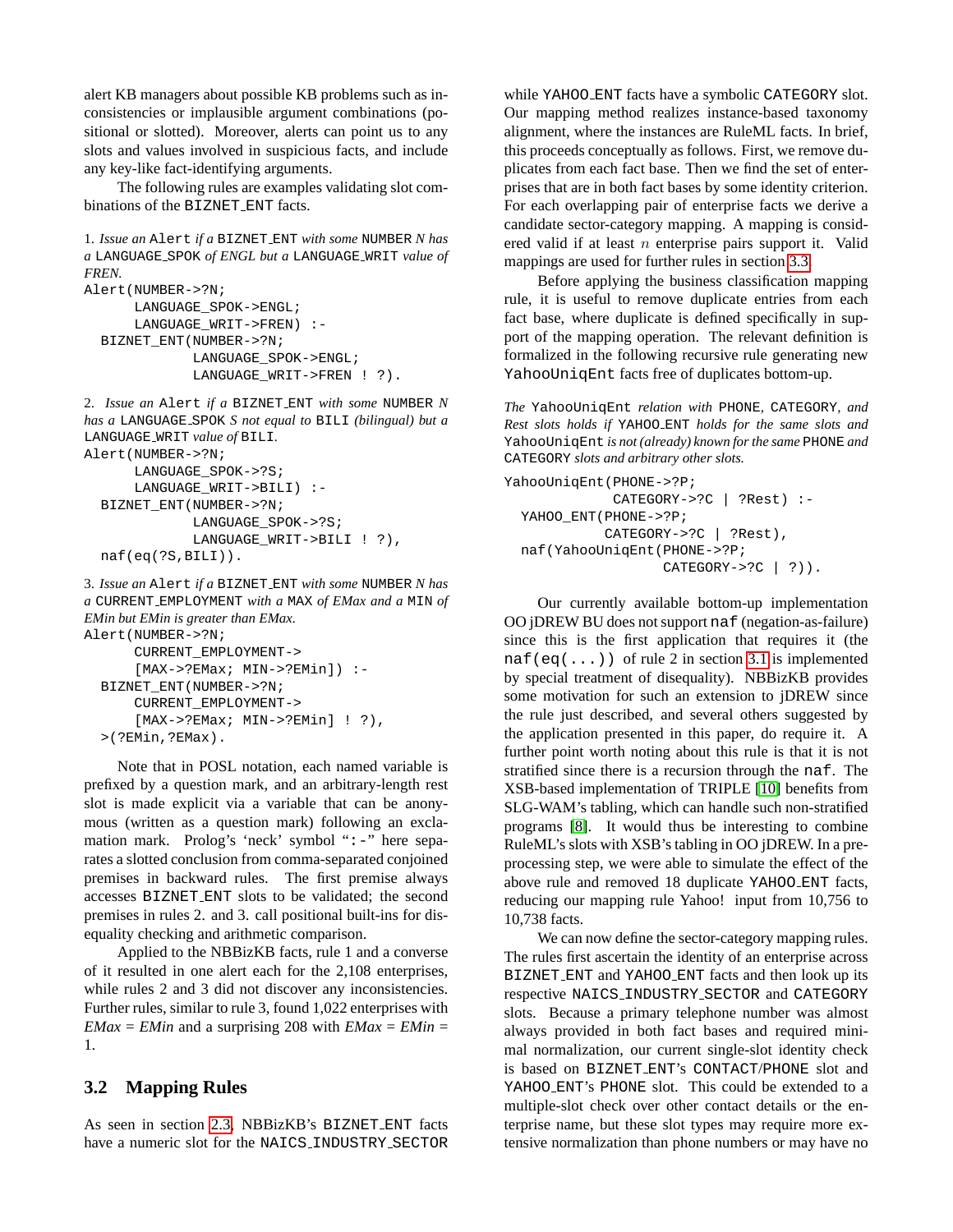fillers for a large proportion of enterprises. Character-wise identity of telephone numbers is realized for mapping via a single equalphone fact. A refined version would add missing area codes and handle variations in the use of, e.g., spaces, hyphens, and parentheses. The overlap between the 10,738 Yahoo! facts and the 2,108 Biznet facts according to equalphone identity was 706 enterprises.

Because we will need to remember the enterprise identity on which a sector-category pair is based, the following rule defines a ternary IdSectorCategory relation on top of equalphone.

*In* IdSectorCategory*, P, S and C constitute a Phonekeyed Sector-Category pair if there is some* BIZNET ENT *with* CONTACT*/*PHONE *P having* NAICS INDUSTRY SECTOR *S and some* YAHOO ENT *with* PHONE *Q having* CATEGORY *C and* equalphone *holds for P and Q. In* equalphone*, Phone is equal to itself.*

```
IdSectorCategory(?P, ?S, ?C) :-
 BIZNET_ENT(CONTACT[PHONE->?P ! ?];
    NAICS_INDUSTRY_SECTOR->?S ! ?),
 YAHOO_ENT(PHONE->?Q; CATEGORY->?C ! ?),
  equalphone(?P, ?Q).
equalphone(?Phone, ?Phone).
```
Our mapping analysis quickly showed that the sector and category form a many-to-many relationship. For example, sector 336612 (Boat Building) maps to categories "Boat Builders" and "Canoes Kayaks", while category "Draperies & Curtains Retail & Custom Made" maps to sectors 314120 (Curtain and Linen Mills) and 337920 (Blind and Shade Manufacturing).

In order to correct possible sector and/or category misclassifications in the facts, a sector-category pair found via any identity criterion is only accepted if it also occurs in a separate enterprise, where non-identity is based here again on telephone numbers. Generalizing such 2-enterprise-supported pairs, an  $n$ -enterprisesupported pair could also be introduced. We define our binary SectorCategory relation on top of IdSectorCategory.

*Sector S and Category C form a 2-enterprise-supported* SectorCategory *pair if* IdSectorCategory *holds for a first* PHONE *P1 with S and C, and for a second* PHONE *P2 with S and C, where P1, P2 fail equalphone.*

```
SectorCategory(?S, ?C) :-
  IdSectorCategory(?P1, ?S, ?C),
  IdSectorCategory(?P2, ?S, ?C),
  naf(equalphone(?P1,?P2)).
```
From the 706 overlapping facts, the above mapping rules discovered 84 2-enterprise-supported sector-category pairs in our collection. Note that the prior removal of duplicates (as per YahooUniqEnt) eliminated 17 redundant 2-enterprise-supported sector-category pairs. In addition, 27 of the 84 pairs are eliminated if, for every category, only the maximally-supported sector is chosen leaving 57 reliable sector-category pairs.

Several useful NBBizKB rules have been defined on top of the SectorCategory relation, one of which will be presented in the next subsection. Another example which we will not present is uniqueCategory, which tests whether a YAHOO ENT category from a global category list is unique for a BIZNET ENT sector. Another is CSCPath, which recursively chains arbitrary-length Category-Sector-Category paths connecting categories via intermediate sectors. These rules help analyze the semantic coherence of the YAHOO ENT/BIZNET ENT alignment.

#### <span id="page-5-0"></span>**3.3 Integration Rules**

NBBizKB defines an NBEnterprise relation through view-like rules integrating the BIZNET ENT and YAHOO ENT facts. This virtual relation can be enriched by further public enterprise information available from additional sources. Of special interest here, the sector-category mappings of section [3.2](#page-4-0) can be used to derive sectors from categories for information integration.

The initial structure and slots of the NBEnterprise relation are modeled on the BIZNET ENT relation given in section [2.1;](#page-1-1) in particular, its NAICS\_INDUSTRY\_SECTOR slot is reused. Rules for viewing NBEnterprise as BIZNET ENT thus entail no information loss. The rule shown here parallels the BIZNET ENT facts and thereby incorporates all 2,108 facts.

NBEnterprise *assumes all slots unchanged from* BIZNET ENT *facts.*

NBEnterprise(! ?All) :- BIZNET\_ENT(! ?All).

In contrast, rules for viewing the NBEnterprise relation as the YAHOO ENT relation do entail information loss, so that missing slots need to be filled in from the other available sources or by the KB manager. The basic rule unifies all the slots of YAHOO ENT with variables and employs the sector-category mapping right-to-left in its premises; its conclusion is an NBEnterprise relation containing renamed versions of those slots, in the appropriate form and filled with those variables, and inserts the derived NAICS\_INDUSTRY\_SECTOR.

NBEnterprise *assumes all slots from* YAHOO ENT *facts, using a* SectorCategory *mapping, where the* CONTACT *slots are renamed and restructured as defined in* BIZNET ENT*.*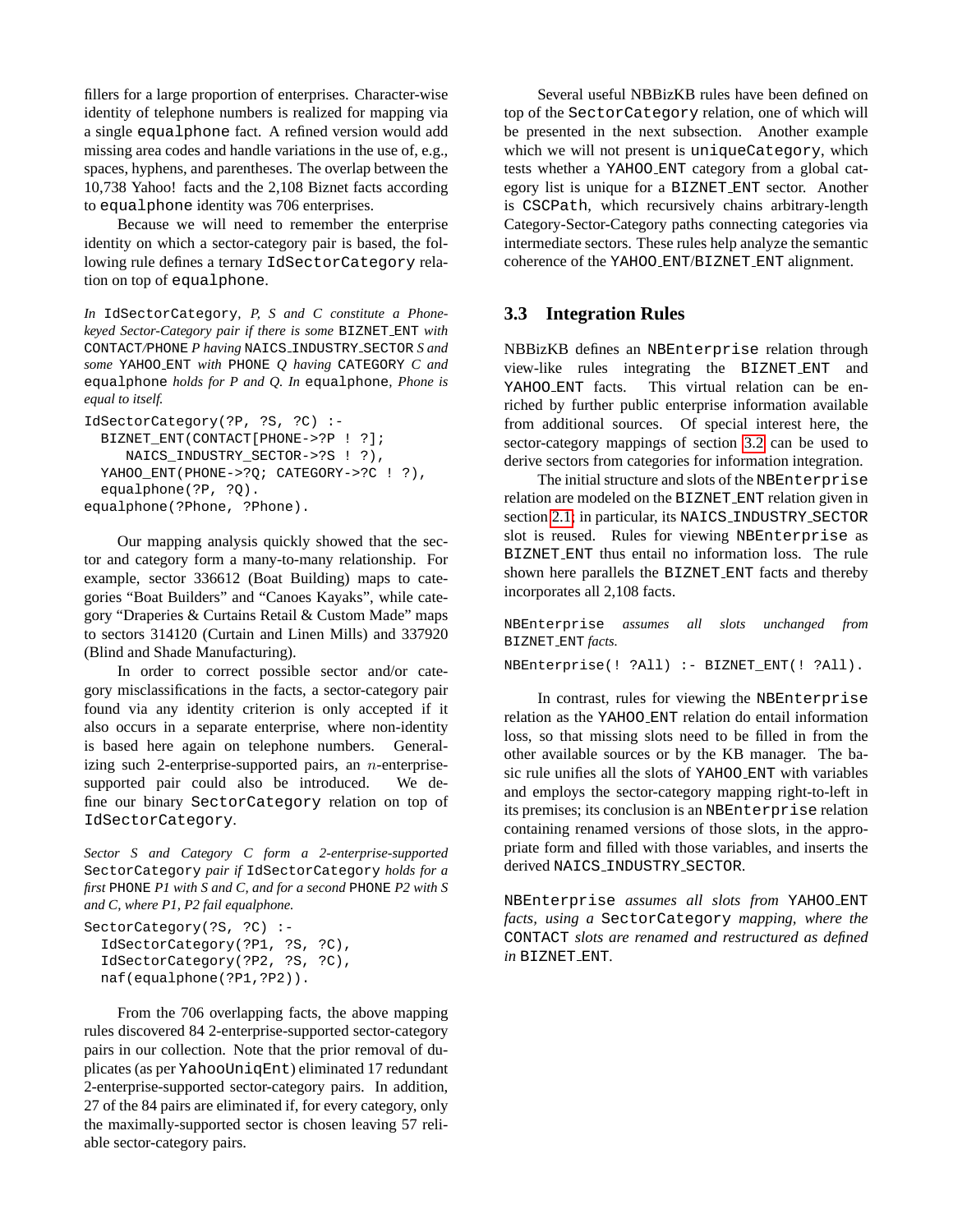```
NBEnterprise(
 NAME->?Ne;
 NAICS_INDUSTRY_SECTOR->?S;
  CONTACT->
    [PHONE->?P;
     FAX->?Fax;
     WEB_SITE->?URL;
     MAILING_ADDRESS->
       [ADDRESS_LINE1_ENG->?MLe;
        CITY->?MCity;
        PROVINCE->?MProv;
        POSTAL_CODE->?MCode]])
:-
  YAHOO_ENT(
    OPER_NAME->?Ne;
    PHONE->?P;
    FAX->?Fax;
    MAIL_ENG->?MLe;
    MAIL_PLACE->?MCity;
   MAIL_PROV->?MProv;
    MAIL_POST->?MCode;
    CATEGORY->?C;
    WEB_SITE->?URL),
  SectorCategory(?S, ?C).
```
Note that the SectorCategory relation called here avoids circularity by only using the stored YAHOO ENT and BIZNET ENT facts, not any to-be-derived facts.

Under the two NBEnterprise rules as stated above, 706 duplicate facts would be introduced from the BIZNET ENT/YAHOO ENT overlap computed in section [3.2.](#page-4-0) We could avoid these duplicates by augmenting the second NBEnterprise rule with a naf premise to ensure that an enterprise is not also described by a BIZNET ENT fact. Unlike with the duplicate elimination by the YahooUniqEnt rule discussed in section [3.2,](#page-4-0) this application of naf need not involve recursion: the BIZNET ENT fact base can be accessed directly, since all BIZNET ENT facts will necessarily also be in the integrated NBEnterprise fact base by the first rule.

The second NBEnterprise rule creates 2,700 NBEnterprise facts from the 10,738 YAHOO ENT facts if categories are mapped to multiple sectors, or 1,470 if categories are mapped to only the maximally-supported sector. Thus we have demonstrated that our secondary dynamic source plus rules could help to maintain our primary static source.

Other rules provide further NBEnterprise slots such as the COUNTY. In our Java environment we used the RuleML engine jDREW in bottom-up mode for deriving NBEnterprise facts, and in top-down mode for proving queries over those precomputed facts.

#### <span id="page-6-0"></span>**4 Conclusions**

Applying Metaxtract techniques to business information mining, the New Brunswick Business Knowledge Base has been successful as an e-Business case study: It helped

us to discover (ir)regularities in two regional data collections and to construct an integration view as well as broadening and deepening our analysis of the current business situation in NB; its scope has already been broadened to Atlantic Canada in an NRC/UNB collaboration [\[http://teclantic.ca\]](http://teclantic.ca). NBBizKB has also been successful as a use case for RuleML: The rule development and testing helped us to find problems in the initial OO jDREW BU implementation and gave rise to suggestions regarding naf and built-ins in OO jDREW and RuleML.

Our quantitative results can be summarized as follows. We harvested data from the Web to build two large fact bases consisting of 10,756 and 2,108 RuleML facts respectively. We analyzed these fact bases and their interrelation through the application of RuleML rules. Several findings regarding the first collection were produced through validation rules, including two inconsistencies. A simple identity criterion yielded an overlap of 706 facts. From this overlap, rules derived 57 validated taxonomy mappings. These mappings were in turn used to augment 2,108 primary facts with 1,470 secondary partially-specified facts.

This investigation suggests many directions for further work. In particular, we are working on a refined schema for NBBizKB. For the purpose of the kinds of RuleML rules described here, it would be more efficient to have identifying XML elements or OO RuleML slots such as phone number at the highest level since this would simplify indexing. Such changes can be achieved via an XSLT translator or in conjunction with redefining our DTD in the form of an XML Schema.

We would have based the identity criterion of section [3.2](#page-4-0) on the WEB SITE slot if a URL had been provided for more enterprises (currently URLs are provided for fewer than half of the Biznet enterprises). As portal URIs are becoming the standard way of identifying enterprises, they will replace phone numbers for that purpose. This would also permit us to regard NBBizKB facts as RDF-like metadata about the enterprises and move the URIs into fact labels obtaining URI-grounded facts [\[3\]](#page-7-1). OO jDREW BU should then attempt to merge derived facts grounded by the same URI.

The hierarchies of business categories in section [2.3](#page-3-1) could be merged on the basis of the taxonomy alignment in section [3.2,](#page-4-0) and the result populated with the facts integrated in section [3.3.](#page-5-0) The merged taxonomy could be represented explicitly in TX RuleML [\[http://www.ruleml.org/txruleml\]](http://www.ruleml.org/txruleml) or RDFS as an independently usable standard business taxonomy for the region and beyond. It could then be accessed from rule variables as OO RuleML types (or sorts) to reduce the search space [\[3\]](#page-7-1). The indexing system of OO jDREW has already been extended for such types, but the NBBizKB real-world data would certainly lead to further improvements.

Following the current automated fact extraction in NBBizKB, another important avenue of further research concerns the stepwise automation of rule formation. Rules implicit in databases or HTML documents must be parsed